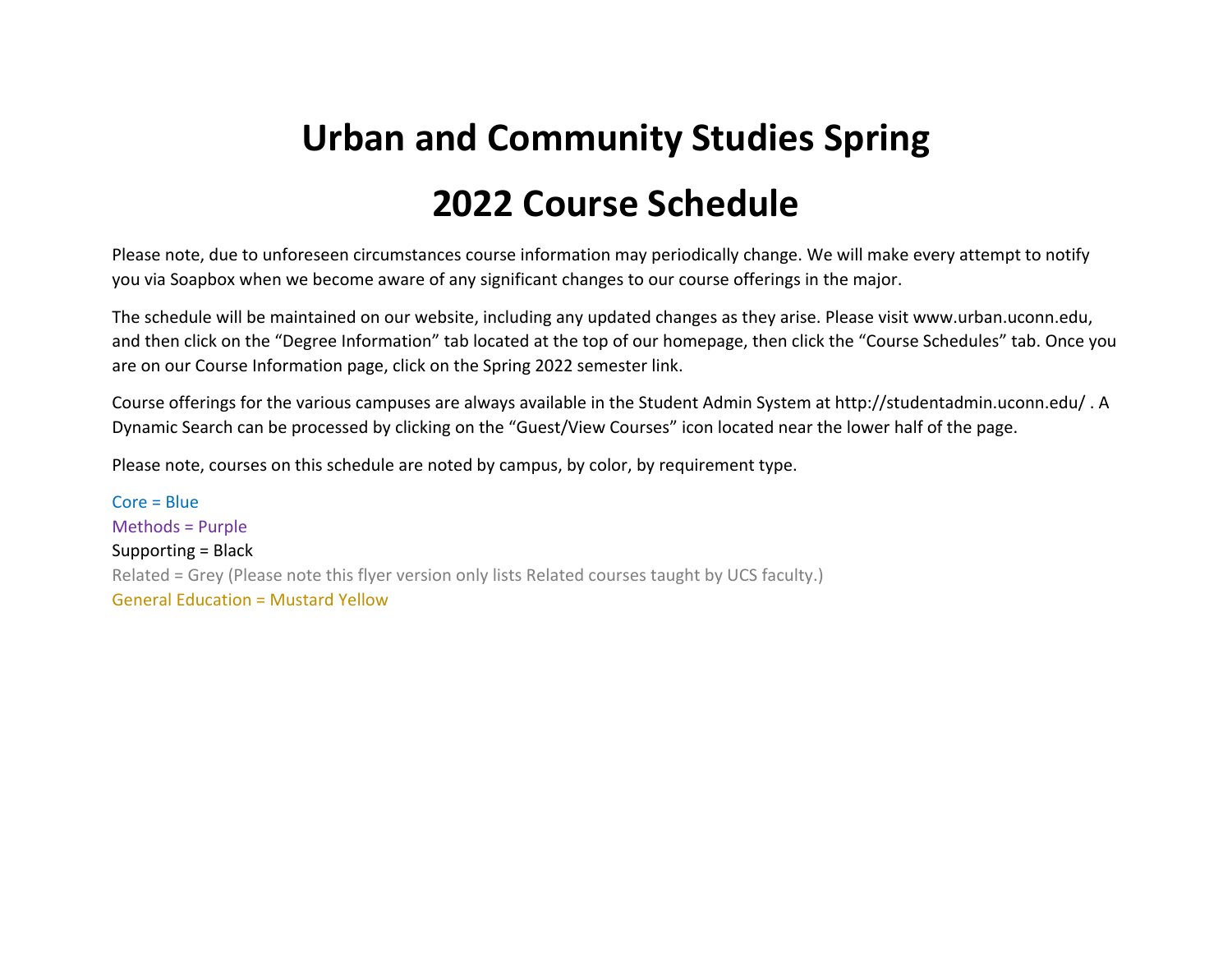## **Urban and Community Studies Course Schedule**



an<br>Ma

| T/Th                                            |  |
|-------------------------------------------------|--|
| 8:00am-9:15am                                   |  |
|                                                 |  |
|                                                 |  |
|                                                 |  |
| 9:30am-10:45am                                  |  |
|                                                 |  |
|                                                 |  |
|                                                 |  |
|                                                 |  |
| 11:00am-12:15pm                                 |  |
| HIST/URBN 2541 W, History of Urban America      |  |
| SOCI 3505, White Racism (Related)               |  |
|                                                 |  |
| 12:30pm-1:45pm                                  |  |
| PP 3020W, Cases in Public Policy                |  |
| SOCI 3429, Sociological Perspectives of Poverty |  |
|                                                 |  |
|                                                 |  |
| 2:00pm-3:15pm                                   |  |
| ANTH 3150, Migration                            |  |
|                                                 |  |
|                                                 |  |
|                                                 |  |

| Monday                               | Tuesday                                                     | Wednesday               | Thursday                                                    |
|--------------------------------------|-------------------------------------------------------------|-------------------------|-------------------------------------------------------------|
| 4:00pm-6:30pm                        | 4:00pm-6:30pm                                               | 4:00pm-6:30pm           | 4:00pm-6:30pm                                               |
| URBM 1300W, Exploring Your Community |                                                             | URBN 2000, Intro to UCS |                                                             |
| <b>GEOG 2000, Globalization</b>      |                                                             |                         |                                                             |
|                                      |                                                             |                         |                                                             |
|                                      | $5:00$ pm - $6:15$ pm                                       |                         | 5:00pm - 6:15pm                                             |
|                                      | GEOG 2410, New Digital Worls of GIS - (DL - Storrs Listing) |                         | GEOG 2410, New Digital Worls of GIS - (DL - Storrs Listing) |
|                                      |                                                             |                         |                                                             |
|                                      |                                                             |                         |                                                             |
|                                      | $6:30pm - 9:00pm$                                           |                         |                                                             |
|                                      | PP/AFRA 3033, Race and Policy                               |                         |                                                             |
|                                      |                                                             |                         |                                                             |
|                                      |                                                             |                         |                                                             |
| $6:45$ pm - $9:15$ pm                | $6:45$ pm - 9:15pm                                          | $6:45$ pm - $9:15$ pm   | 6:45pm - 9:15pm                                             |
| POLS 3842, Public Administration     | HDFS 3110, Social & Comm. Inf. Child in US                  |                         |                                                             |
| <b>Tetative</b>                      |                                                             |                         |                                                             |
|                                      |                                                             |                         |                                                             |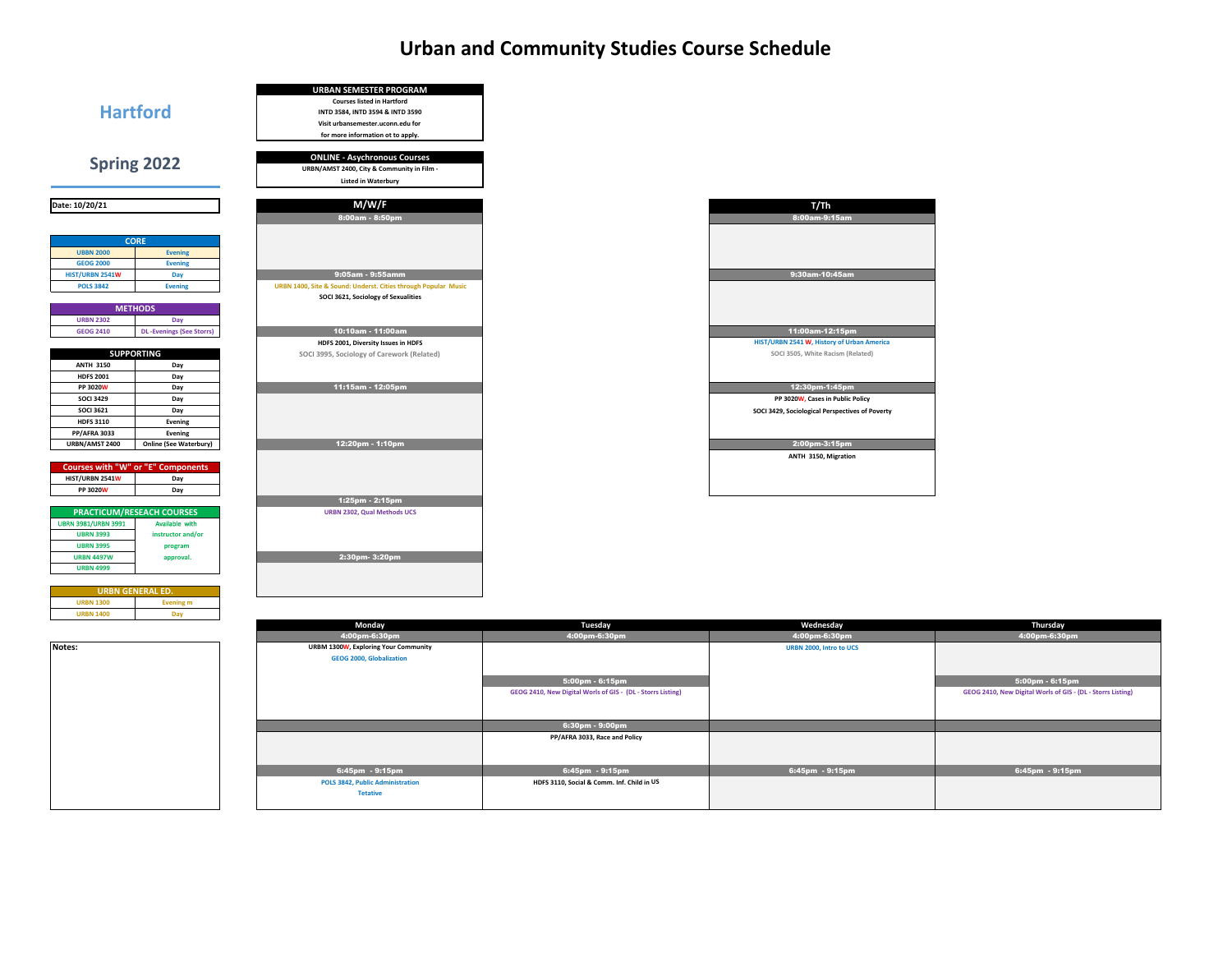|                        |                                           | <b>Courses listed in Hartford</b>                                  |
|------------------------|-------------------------------------------|--------------------------------------------------------------------|
|                        | <b>Storrs</b>                             | INTD 3584, INTD 3594 & INTD 3590                                   |
|                        |                                           | Visit urbansemester.uconn.edu for                                  |
|                        |                                           | for more information ot to apply.                                  |
|                        | <b>Spring 2022</b>                        |                                                                    |
|                        |                                           | <b>ONLINE - Asychronous Courses</b>                                |
|                        |                                           | HDFS 2001, Diversity Issues in HDFS                                |
| ate: 10/20/21          |                                           | URBN/AMST 2400, City & Community in Film - listed in Waterbury     |
|                        |                                           |                                                                    |
|                        | <b>CORE</b>                               | M/W/F                                                              |
| <b>URBN 2000</b>       | Day & Evening                             | 8:00am - 8:50pm                                                    |
| <b>URBN 4000</b>       | Day & Evening                             |                                                                    |
| <b>GEOG 2000</b>       | Day                                       |                                                                    |
| <b>GEOG 2400E</b>      | Day                                       |                                                                    |
| <b>GEOG/URBN 3200</b>  | Day                                       |                                                                    |
| <b>HIST/URBN 2541</b>  | Day                                       | 9:05am - 9:55am                                                    |
| <b>HIST/ AFRA 3564</b> | Day                                       |                                                                    |
| <b>SOCI 3425</b>       | <b>Evening</b>                            |                                                                    |
| SOCI/URBN 3901W        | Day                                       |                                                                    |
|                        |                                           |                                                                    |
|                        | <b>METHODS</b>                            | 10:10am - 11:00am                                                  |
| <b>GEOG 2410</b>       | <b>Evening - DL</b>                       | GEOG 3500Q, Geographic Data Analysis - (+ Lab - Check Stud. Admin) |
| <b>GEOG 2500</b>       | Day                                       | HIST/AAAS 2530, Asian American Exp. Since 1850                     |
| <b>GEOG 3500Q</b>      | Day                                       |                                                                    |
| <b>POLS 2072Q</b>      |                                           |                                                                    |
| <b>SOCI 3201</b>       | Day                                       | 11:15am - 12:05pm                                                  |
|                        | Day                                       |                                                                    |
| <b>STATS 2215Q</b>     | Day                                       | <b>URBN 4000, Understanding Your Community</b>                     |
| <b>URBN 2302</b>       | Day                                       | POLS 2072Q, Quant Analysis in Poli Sci -                           |
|                        |                                           | ANTH 3150W, Migration                                              |
|                        | <b>SUPPORTING</b>                         | ECON 3431, Public Finance                                          |
| <b>ANTH 3150W</b>      | Day                                       |                                                                    |
| <b>ECON 3431</b>       | Day                                       | 12:20pm - 1:10pm                                                   |
| <b>EDLR 3547/W</b>     | Day                                       |                                                                    |
| HIST/AAAS 2530         | Day                                       |                                                                    |
| <b>HIST 3102</b>       | Day                                       |                                                                    |
| HIST/AFRA/HRTS 3563    | Day                                       |                                                                    |
| <b>HDFS 2001</b>       | Online                                    | 1:25pm - 2:15pm                                                    |
| <b>HDFS3540</b>        | Day                                       | <b>URBN 1300, Exploring Your Community</b>                         |
| <b>POLS 2622</b>       | Day                                       | POLS 2622, State and Local Government                              |
| <b>POLS 3617</b>       | Day                                       | POLS 3617, American Political Economy                              |
| <b>PP 3020W</b>        | Day                                       |                                                                    |
| <b>SOCI 2301</b>       | Day                                       | 2:30pm- 3:20pm                                                     |
| <b>SOCI 3501/W</b>     | Day                                       |                                                                    |
| URBN/AMST 2400         | <b>Online (See Waterbury)</b>             |                                                                    |
| <b>URBN 3998</b>       | Day                                       |                                                                    |
|                        |                                           |                                                                    |
|                        | <b>Courses with "W" or "E" Components</b> | 2:30pm - 3:45pm (M/W Only)                                         |
| <b>ANTH 3150W</b>      | Day                                       | HIST/URBN 2541, History of Urban America                           |
| <b>EDLR 3547W</b>      | Day                                       | HDFS 2001, Diversity Issues in HDFS                                |
| <b>GEOG 2400E</b>      | Day                                       |                                                                    |
| PP 3020W               | Day                                       |                                                                    |
| <b>SOCI 3501W</b>      | Day                                       |                                                                    |
|                        |                                           |                                                                    |

**URBAN SEMESTER PROGRAM**

| <b>PRACTICUM/RESEACH COURSES</b> |                   |
|----------------------------------|-------------------|
| <b>UBRN 3981/URBN 3991</b>       | Available with    |
| <b>UBRN 3993</b>                 | instructor and/or |
| <b>UBRN 3995</b>                 | program           |
| <b>URBN 4497W</b>                | approval.         |
| <b>URBN 4999</b>                 |                   |

**Day**

**Date: 10/20/21**

**SOCI/URBN 3901W**

**Notes:**

| <b>PRACTICUM/RESEACH COURSES</b> |                   | Monday                                        | Tuesday                                    | Wednesday                                  | Thursday                                   |
|----------------------------------|-------------------|-----------------------------------------------|--------------------------------------------|--------------------------------------------|--------------------------------------------|
| UBRN 3981/URBN 3991              | Available with    | 3:35pm -6:05pm                                | 3:3pm - 6:05pm                             | 4:00pm-6:30pm                              | 4:00pm-6:30pm                              |
| <b>UBRN 3993</b>                 | instructor and/or | URBN 2000, Intro to UCS                       | <b>URBN 1300, Exploring Your Community</b> |                                            |                                            |
| <b>UBRN 3995</b>                 | program           |                                               |                                            |                                            |                                            |
| <b>URBN 4497W</b>                | approval.         |                                               |                                            |                                            |                                            |
| <b>URBN 4999</b>                 |                   |                                               | 5:00pm - 6:15pm                            |                                            | 5:00pm - 6:15pm                            |
|                                  |                   |                                               | GEOG 2410, New Digital Worls of GIS - (DL) |                                            | GEOG 2410, New Digital Worls of GIS - (DL) |
| <b>URBN GENERAL ED.</b>          |                   |                                               |                                            |                                            |                                            |
| <b>URBN 1300</b>                 | Day & Evening     |                                               |                                            |                                            |                                            |
|                                  |                   |                                               | 5:15pm - 7:45pm                            |                                            |                                            |
| otes:                            |                   |                                               | <b>URBN 1300, Exploring Your Community</b> |                                            |                                            |
|                                  |                   |                                               |                                            |                                            |                                            |
|                                  |                   | 5:30pm-8:00pm                                 |                                            |                                            |                                            |
|                                  |                   | SOCI 3425, Social Welfare & Social Work (H/B) |                                            |                                            |                                            |
|                                  |                   |                                               |                                            | 6:00pm - 8:30pm                            |                                            |
|                                  |                   |                                               |                                            | <b>URBN 1300, Exploring Your Community</b> |                                            |
|                                  |                   |                                               |                                            |                                            |                                            |
|                                  |                   | 6:30pm-9:00pm                                 | 6:30pm-9:00pm                              | 6:30pm-9:00pm                              | 6:30pm-9:00pm                              |
|                                  |                   |                                               |                                            |                                            |                                            |
|                                  |                   |                                               |                                            |                                            |                                            |
|                                  |                   |                                               |                                            |                                            |                                            |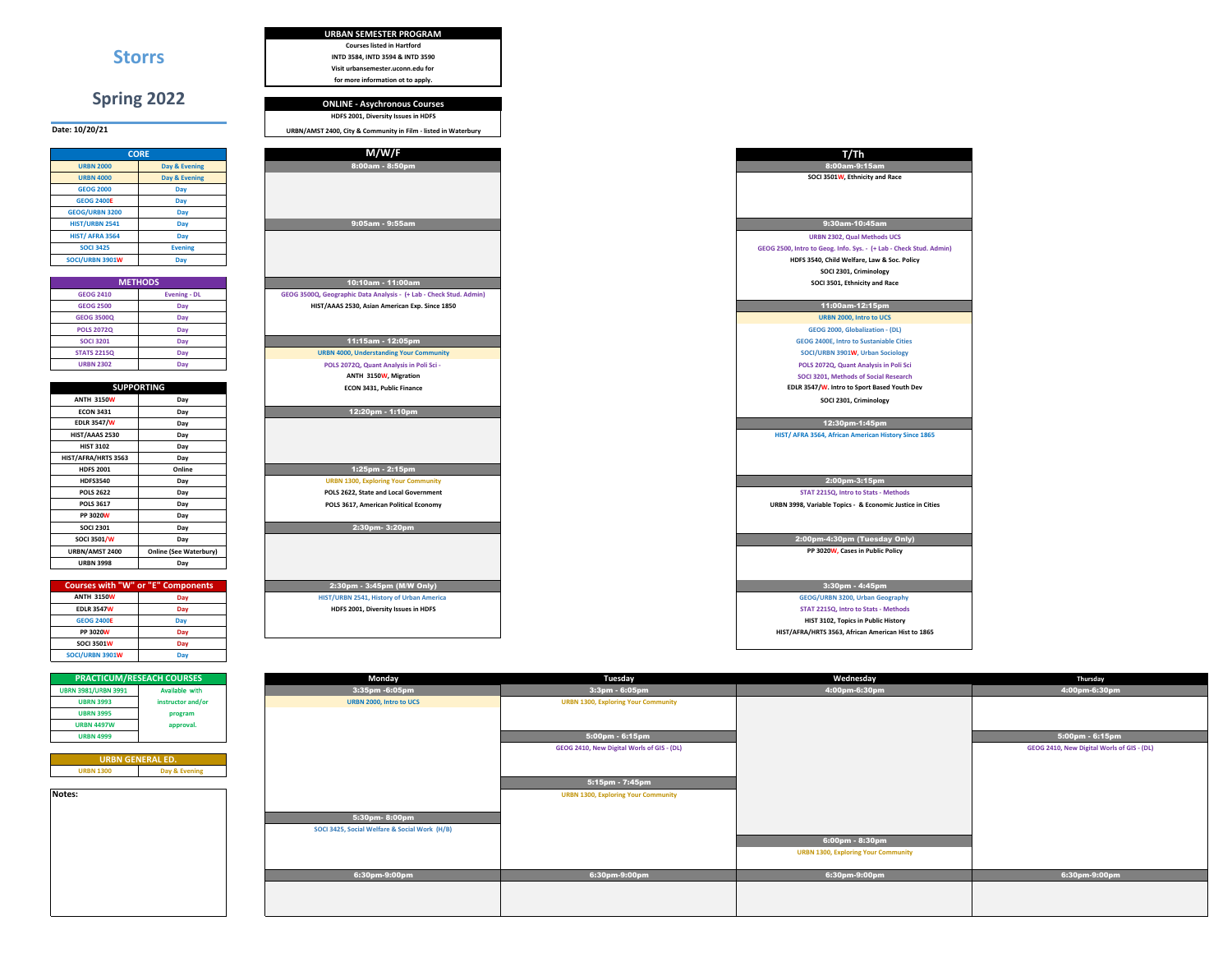| <b>Waterbury</b>                                                                                                          | <b>URBAN SEMESTER PROGRAM</b><br><b>Courses listed in Hartford</b><br>INTD 3584, INTD 3594 & INTD 3590<br>Visit urbansemester.uconn.edu for<br>for more information ot to apply. |                                                                                          |                                                                       |                                                                                          |
|---------------------------------------------------------------------------------------------------------------------------|----------------------------------------------------------------------------------------------------------------------------------------------------------------------------------|------------------------------------------------------------------------------------------|-----------------------------------------------------------------------|------------------------------------------------------------------------------------------|
| Spring 2022                                                                                                               | <b>ONLINE - Asychronous Courses</b><br>URBN/AMST 2400, City & Community in Film -                                                                                                |                                                                                          |                                                                       |                                                                                          |
| Date: 10/20/21                                                                                                            | <b>Listed in Waterbury</b>                                                                                                                                                       |                                                                                          |                                                                       |                                                                                          |
| <b>CORE</b><br><b>HIST 3674/LLAS 3220</b><br><b>Evening</b><br><b>SOCI 3425</b><br><b>Evening</b>                         | M/W/F<br>8:00am - 8:50pm                                                                                                                                                         |                                                                                          | T/Th<br>8:00am-9:15am                                                 |                                                                                          |
| <b>METHODS</b><br><b>GEOG 2410</b><br><b>DL</b> - Listing in Storrs<br><b>POLS 2072Q</b><br>Evening                       | 9:05am - 9:55am                                                                                                                                                                  |                                                                                          | 9:30am-10:45am                                                        |                                                                                          |
| <b>SUPPORTING</b><br><b>HDFS 2001</b><br>Evening<br><b>HDFS 3540</b><br>Evening<br><b>SOCI 2651</b><br>Evening            | 10:10am - 11:00am                                                                                                                                                                |                                                                                          | 11:00am-12:15pm                                                       |                                                                                          |
| URBN/AMST 2400<br><b>Online (See Waterbury)</b><br><b>Courses with "W" or "E" Components</b>                              |                                                                                                                                                                                  |                                                                                          | <b>URBN 1300, Exploring Your Community</b>                            |                                                                                          |
| <b>PRACTICUM/RESEACH COURSES</b><br><b>UBRN 3981/URBN 3991</b><br>Available with<br><b>UBRN 3993</b><br>instructor and/or | 11:15am - 12:05pm                                                                                                                                                                |                                                                                          | 12:30pm-1:45pm                                                        |                                                                                          |
| <b>UBRN 3995</b><br>program<br><b>URBN 4497W</b><br>approval.<br><b>URBN 4999</b>                                         | 12:20pm - 1:10pm                                                                                                                                                                 |                                                                                          | 2:00pm-3:15pm                                                         |                                                                                          |
| <b>URBN GENERAL ED.</b><br><b>URBN 1300</b><br>Day<br>Notes:                                                              | 1:25pm - 2:15pm                                                                                                                                                                  |                                                                                          |                                                                       |                                                                                          |
|                                                                                                                           | 2:30pm- 3:20pm                                                                                                                                                                   |                                                                                          |                                                                       |                                                                                          |
|                                                                                                                           |                                                                                                                                                                                  |                                                                                          |                                                                       |                                                                                          |
|                                                                                                                           | Monday                                                                                                                                                                           | Tuesday                                                                                  | Wednesday                                                             | Thursday                                                                                 |
|                                                                                                                           | 3:35pm - 6:05pm<br>POLS 2072Q, Quant Analysis in Poli Sci<br>HDFS 3540, Child Welfare, Law & Soc. Policy                                                                         | 3:30p - 6:00pm<br>HDFS 2001, Diversity Issues in HDFS                                    | 3:35pm - 6:05pm<br>HIST 3674/LLAS 3220, History of Latinos/as in U.S. | $3:30p - 6:00p$ m                                                                        |
|                                                                                                                           |                                                                                                                                                                                  | 5:00pm - 6:15pm<br>GEOG 2410, New Digital Worls of GIS - (DL)<br><b>Listed in Storrs</b> |                                                                       | 5:00pm - 6:15pm<br>GEOG 2410, New Digital Worls of GIS - (DL)<br><b>Listed in Storrs</b> |
|                                                                                                                           | 6:30pm-9:00pm                                                                                                                                                                    | 6:30pm-9:00pm                                                                            | 6:30pm-9:00pm                                                         | 6:30pm-9:00pm                                                                            |
|                                                                                                                           | SOCI 3425, Social Welfare & Social Work                                                                                                                                          | SOCI 2651, Sociology of the Family                                                       |                                                                       |                                                                                          |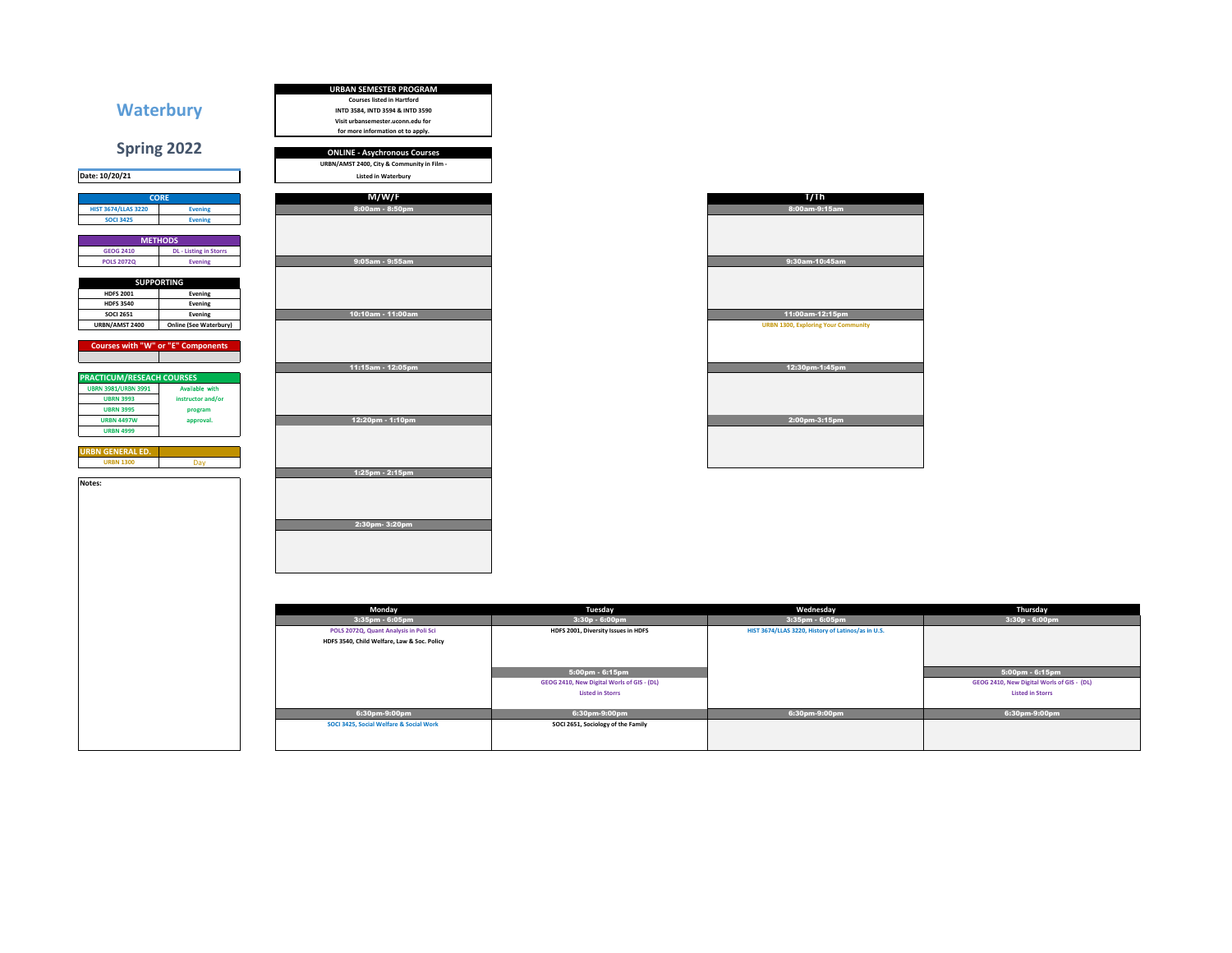

|    | T/Th                                             |
|----|--------------------------------------------------|
| m  | 8:00am-9:15am                                    |
|    |                                                  |
|    |                                                  |
|    |                                                  |
|    |                                                  |
| m, | 9:30am-10:45am                                   |
|    |                                                  |
|    |                                                  |
|    |                                                  |
|    |                                                  |
| am | 11:00am-12:15pm                                  |
|    |                                                  |
|    |                                                  |
|    |                                                  |
|    |                                                  |
| pm | 12:30pm-1:45pm                                   |
|    | POLS 2072Q, Quant Analysis in Poli Sci - Methods |
|    |                                                  |
|    |                                                  |
|    |                                                  |
| m  | 2:00pm-3:15pm                                    |
|    |                                                  |
|    |                                                  |
|    |                                                  |
|    |                                                  |

| Monday        | Tuesday                                    | Wednesday     | Thursday                                   |
|---------------|--------------------------------------------|---------------|--------------------------------------------|
| 4:00pm-6:30pm | 4:00pm-6:30pm                              | 4:00pm-6:30pm | 4:00pm-6:30pm                              |
|               |                                            |               |                                            |
|               |                                            |               |                                            |
|               | 5:00pm - 6:15pm                            |               | 5:00pm - 6:15pm                            |
|               | GEOG 2410, New Digital Worls of GIS - (DL) |               | GEOG 2410, New Digital Worls of GIS - (DL) |
|               | <b>Listed in Storrs</b>                    |               | <b>Listed in Storrs</b>                    |
|               |                                            |               |                                            |
| 6:30pm-9:00pm | 6:30pm-9:00pm                              | 6:30pm-9:00pm | 6:30pm-9:00pm                              |
|               |                                            |               |                                            |
|               |                                            |               |                                            |